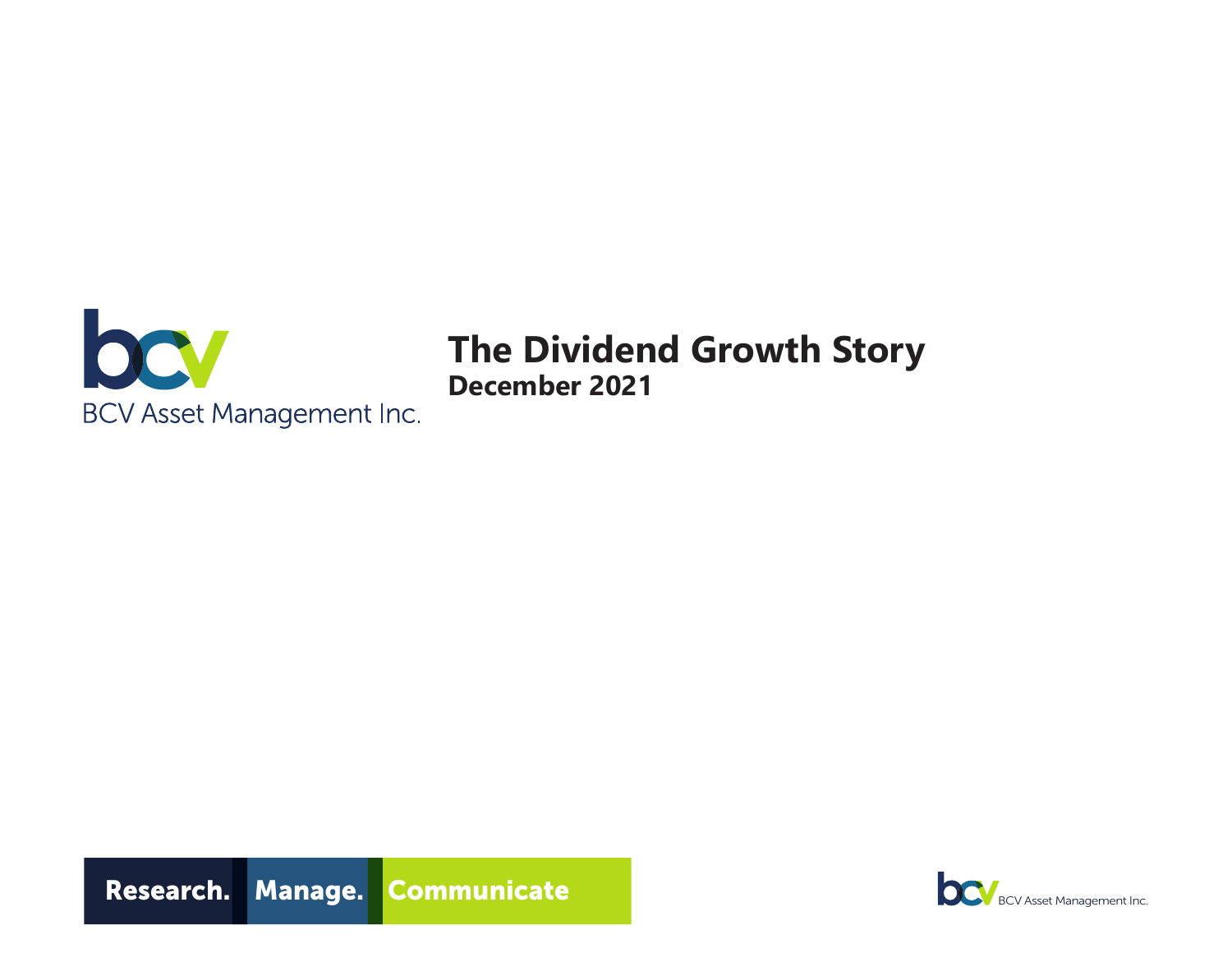

### **The Dividend Growth Story-Canadian Equity Model Portfolio December 2021**

#### **Dividend Changes in Most Recent Twelve Months:**

Increases: 20 Unchanged: 5 Decreases: 0 Implementation: 0

#### **Portfolio Characteristics (As of December 31st 2021):**

Dividend Yield: 3.17%

Dividend Growth Rate: One Year: +4.4% Five Years: +8.6%

The BCV Asset Management Canadian Equity Model Portfolio consisted of twenty-five companies at the end of December 2021. In the twelve months ending December 31<sup>st</sup> 2021, twenty companies increased their dividend over the amount paid in the preceding twelve months and five companies maintained their dividend at the amount paid in the preceding twelve months.

The Canadian Equity Model Portfolio changed during the fourth quarter of 2021 with the addition of a new position in Dollarama Inc. and removal of a position in Waste Connections Inc.

Six companies paid an increased dividend in the fourth quarter of 2021. These companies are Canadian Western Bank, Fortis Inc., Intact Financial Corporation, Manulife Financial Corporation, Sun Life Financial Inc., and Tourmaline Oil Corporation. Ten companies have announced a dividend increase that will be paid starting in the first quarter of 2022. These companies are Bank of Montreal, Bank of Nova Scotia, Canadian Imperial Bank of Commerce, Canadian Natural Resources Ltd., Enbridge Inc., Granite Real Estate Investment Trust, Power Corporation of Canada, Royal Bank of Canada, Tricon Residential Inc., and Toronto-Dominion Bank.

Three companies, Dream Industrial Real Estate Investment Trust and Northland Power Inc. each have not had a recent dividend increase. These companies have elected to forgo dividend increases to have additional capital to invest in their respective businesses.

Three other companies, Bank of Montreal, Bank of Nova Scotia, and Tricon Residential Inc., have not had a recent dividend increase, but have announced dividend increases that will take effect in the first quarter of 2022.

A full outline of the five year dividend history of the companies in the BCV Asset Management Canadian Equity Model Portfolio is provided on the following pages.



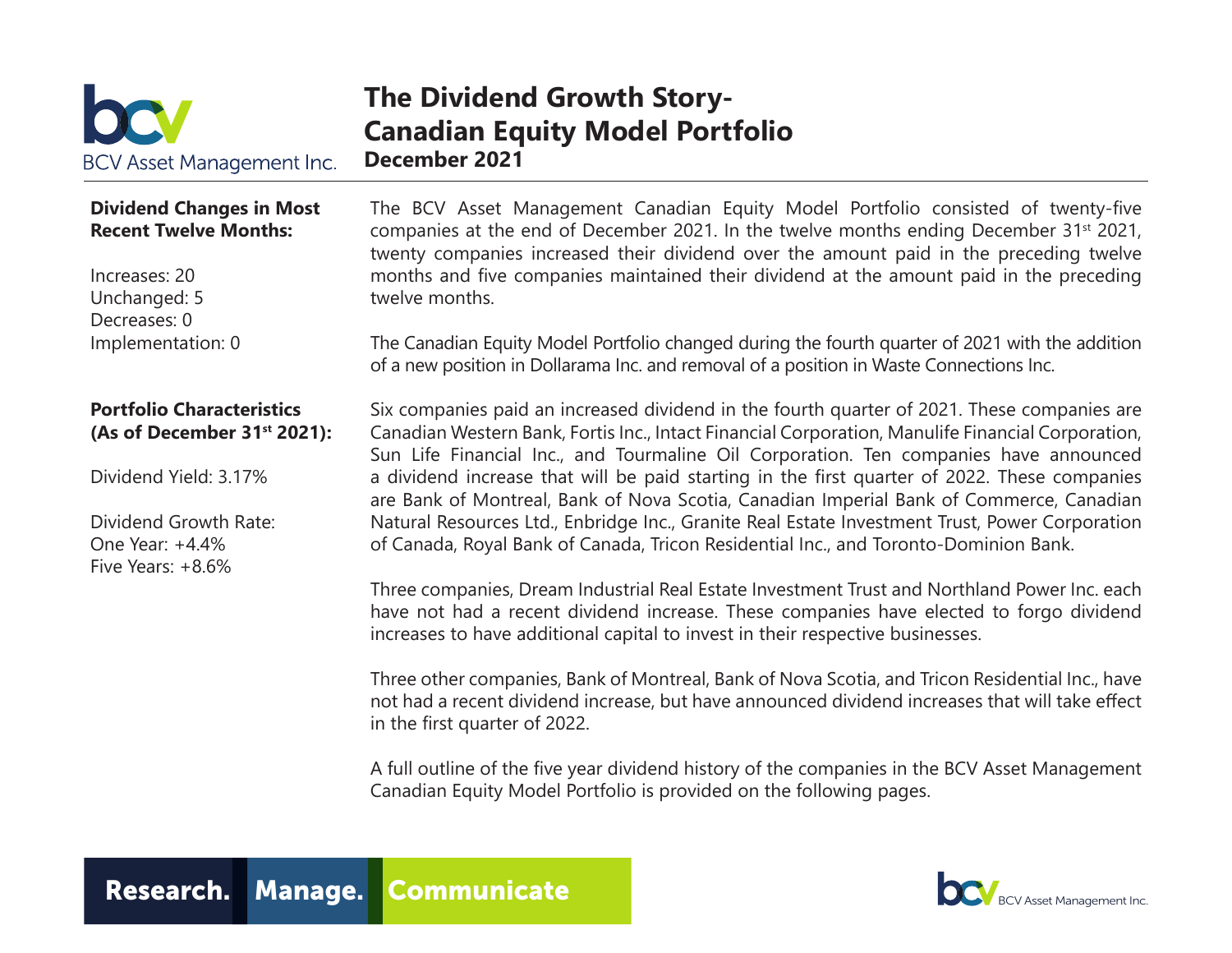## **The Dividend Growth Story- Canadian Equity Model Portfolio Summary of Dividends Paid**

|                                                            | Twelve Month Period Ending December 31 <sup>st</sup> |        |        |        |        | <b>Growth Rate</b> |        |         |
|------------------------------------------------------------|------------------------------------------------------|--------|--------|--------|--------|--------------------|--------|---------|
|                                                            | 2021                                                 | 2020   | 2019   | 2018   | 2017   | 2016               | 1 Year | 5 Years |
| Algonquin Power & Utilities Corporation (AQN) <sup>1</sup> | 0.6514                                               | 0.5922 | 0.5384 | 0.4894 | 0.4554 | 0.4044             | 10.0%  | 10.0%   |
| Bank of Montreal (BMO)                                     | 4.2400                                               | 4.2400 | 4.0600 | 3.7800 | 3.5600 | 3.4000             | 0.0%   | 4.5%    |
| Bank of Nova Scotia (BNS)                                  | 3.6000                                               | 3.6000 | 3.4900 | 3.2800 | 3.0500 | 2.8800             | 0.0%   | 4.6%    |
| Brookfield Asset Management Inc. (BAM.A) <sup>1,2</sup>    | 0.5200                                               | 0.4800 | 0.4267 | 0.4000 | 0.3733 | 0.3467             | 8.3%   | 8.4%    |
| Canadian Imperial Bank of Commerce (CM)                    | 5.8400                                               | 5.8200 | 5.6000 | 5.3200 | 5.0800 | 4.7500             | 0.3%   | 4.2%    |
| Canadian National Railway Company (CNR)                    | 2.4600                                               | 2.3000 | 2.1500 | 1.8200 | 1.6500 | 1.5000             | 7.0%   | 10.4%   |
| Canadian Natural Resources Ltd. (CNQ)                      | 1.8350                                               | 1.6500 | 1.4600 | 1.2800 | 1.0750 | 0.9200             | 11.2%  | 14.8%   |
| Canadian Western Bank (CWB)                                | 1.1700                                               | 1.1600 | 1.1000 | 1.0200 | 0.9400 | 0.9200             | 0.9%   | 4.9%    |
| Dollarama Inc. (DOL)                                       | 0.1979                                               | 0.1760 | 0.1720 | 0.1567 | 0.1433 | 0.1300             | 12.4%  | 8.8%    |
| Dream Industrial Real Estate Investment Trust (DRI.UN)     | 0.7000                                               | 0.7000 | 0.7000 | 0.7000 | 0.7000 | 0.7000             | 0.0%   | 0.0%    |
| Enbridge Inc. (ENB)                                        | 3.3400                                               | 3.2400 | 2.9520 | 2.6840 | 2.4130 | 2.1200             | 3.1%   | 9.5%    |
| Fortis Inc. (FTS)                                          | 2.0500                                               | 1.9375 | 1.8275 | 1.7250 | 1.6250 | 1.5250             | 5.8%   | 6.1%    |
| Granite Real Estate Investment Trust (GRN.UN)              | 3.0000                                               | 2.9040 | 2.7960 | 2.7240 | 2.6040 | 2.4030             | 3.3%   | 4.5%    |
| Intact Financial Corporation (IFC)                         | 3.4000                                               | 3.3200 | 3.0400 | 2.8000 | 2.5600 | 2.3200             | 2.4%   | 7.9%    |
| Manulife Financial Corporation (MFC)                       | 1.1700                                               | 1.1200 | 1.0000 | 0.9100 | 0.8200 | 0.7400             | 4.5%   | 9.6%    |
| Northland Power Inc. (NPI)                                 | 1.2000                                               | 1.2000 | 1.2000 | 1.2000 | 1.0800 | 1.0800             | 0.0%   | 2.1%    |
| OpenText Corporation (OTEX) <sup>1</sup>                   | 0.8434                                               | 0.7246 | 0.6756 | 0.5874 | 0.5110 | 0.4450             | 16.4%  | 13.6%   |
| Power Corporation of Canada (POW)                          | 1.7900                                               | 1.7475 | 1.5970 | 1.5045 | 1.4105 | 1.3163             | 2.4%   | 6.3%    |
| Royal Bank of Canada (RY)                                  | 4.3200                                               | 4.2900 | 4.0700 | 3.7700 | 3.4800 | 3.2400             | 0.7%   | 5.9%    |
| Stantec Inc. (STN)                                         | 0.6500                                               | 0.6100 | 0.5725 | 0.5375 | 0.4875 | 0.4425             | 6.6%   | 8.0%    |
| Sun Life Financial Inc. (SLF)                              | 2.3100                                               | 2.2000 | 2.1000 | 1.9050 | 1.7450 | 1.6200             | 5.0%   | 7.4%    |
| TC Energy Corporation (TRP)                                | 3.4200                                               | 3.1800 | 2.9400 | 2.6950 | 2.4400 | 2.2150             | 7.5%   | 9.1%    |
| Toronto-Dominion Bank (TD)                                 | 3.1600                                               | 3.1100 | 2.8900 | 2.6100 | 2.3500 | 2.1600             | 1.6%   | 7.9%    |
| Tourmaline Oil Corporation (TOU)                           | 0.6700                                               | 0.5000 | 0.4600 | 0.3700 | 0.0000 | 0.0000             | 34.0%  | N/A     |
| Tricon Residential Inc. (TCN)                              | 0.2800                                               | 0.2800 | 0.2800 | 0.2750 | 0.2600 | 0.2550             | 0.0%   | 1.9%    |

1 Dividend paid in USD.

2 Cash dividends only. Company has also distributed shares of Trisura Group Ltd. in 2017 and Brookfield Asset Management Reinsurance Partners Ltd. In 2021.



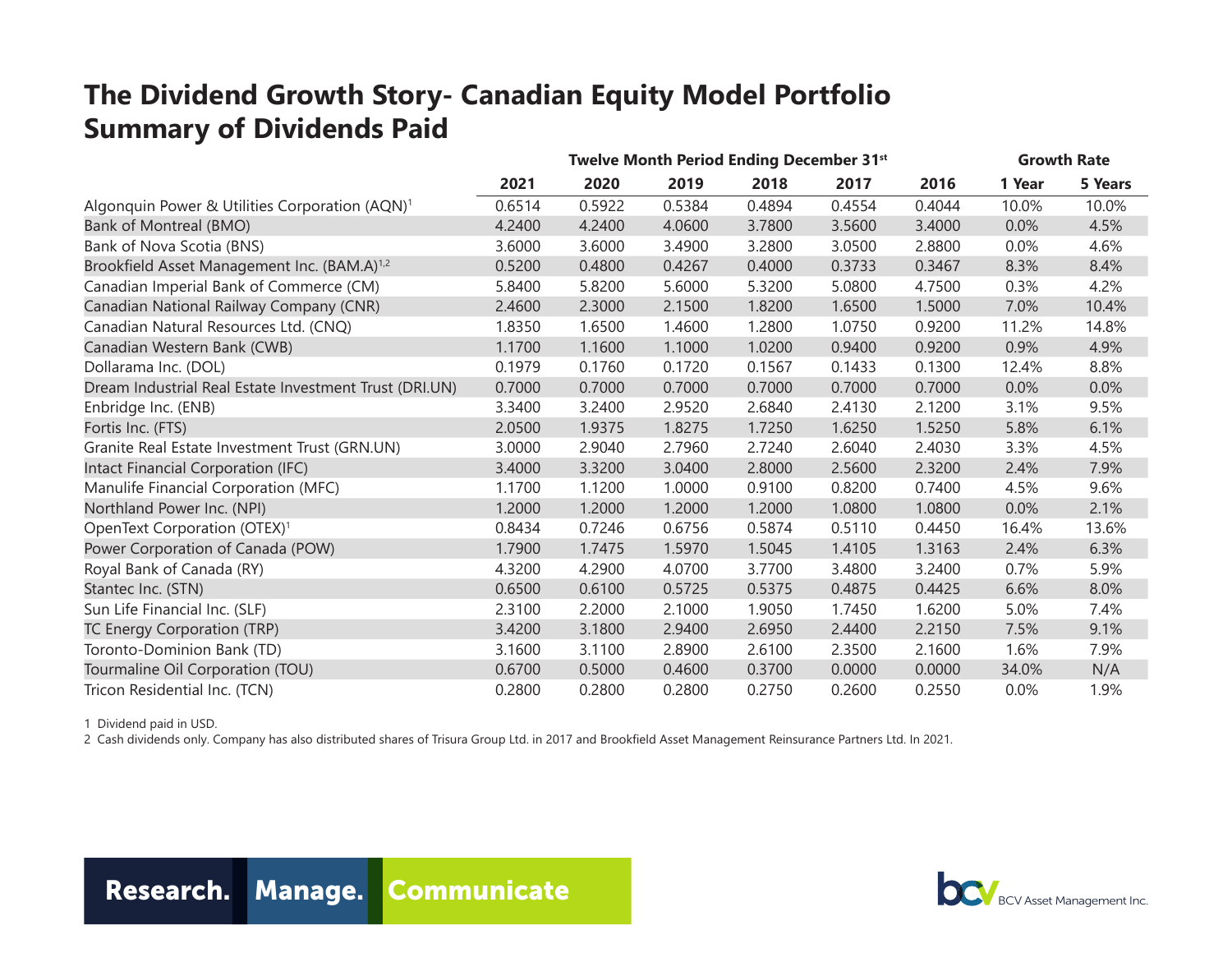## **The Dividend Growth Story- Canadian Equity Model Portfolio Summary of Dividend Increases**

#### **First Quarter 2021:**

Brookfield Asset Management Inc.: 13 cents (12 cents)\* Canadian National Railway Company: 61.5 cents (57.5 cents) Enbridge Inc.: 83.5 cents (81 cents) Granite Real Estate Investment Trust: 25 cents (24.2 cents)

#### **Second Quarter 2021:**

Canadian Natural Resources Ltd.: 47 cents (42.5 cents) Dollarama Inc.: 5.03 cents (4.7 cents) Stantec Inc.: 16.5 cents (15.5 cents) TC Energy Corporation: 87 cents (81 cents)

#### **Third Quarter 2021:**

Algonquin Power & Utilities Corporation: 17.06 cents (15.51 cents)\* Open Text Corporation: 22.09 cents (20.08 cents)\* Tourmaline Oil Corporation: 17 cents (16 cents)

#### **Fourth Quarter 2021 (Pending):**

Canadian Western Bank: 30 cents (29 cents) Fortis Inc.: 53.5 cents (50.5 cents) Intact Financial Corporation: 91 cents (83 cents) Manulife Financial Corporation: 33 cents (28 cents) Sun Life Financial Inc.: 66 cents (55 cents) Tourmaline Oil Corporation: 18 cents (17 cents)

#### **First Quarter 2022 (Pending):**

Bank of Montreal: 133 cents (106 cents) Bank of Nova Scotia: 100 cents (90 cents) Canadian Imperial Bank of Commerce: 161 cents (146 cents) Canadian Natural Resources Ltd.: 58.75 cents (47 cents) Enbridge Inc.: 86 cents (83.5 cents) Granite Real Estate Investment Trust: 25.83 cents (25 cents) Power Corporation of Canada: 49.5 cents (44.75 cents) Royal Bank of Canada: 120 cents (108 cents) Tricon Residential Inc.: 7.428 cents (7 cents) Toronto-Dominion Bank: 89 cents (79 cents)

\* Dividend paid in USD.



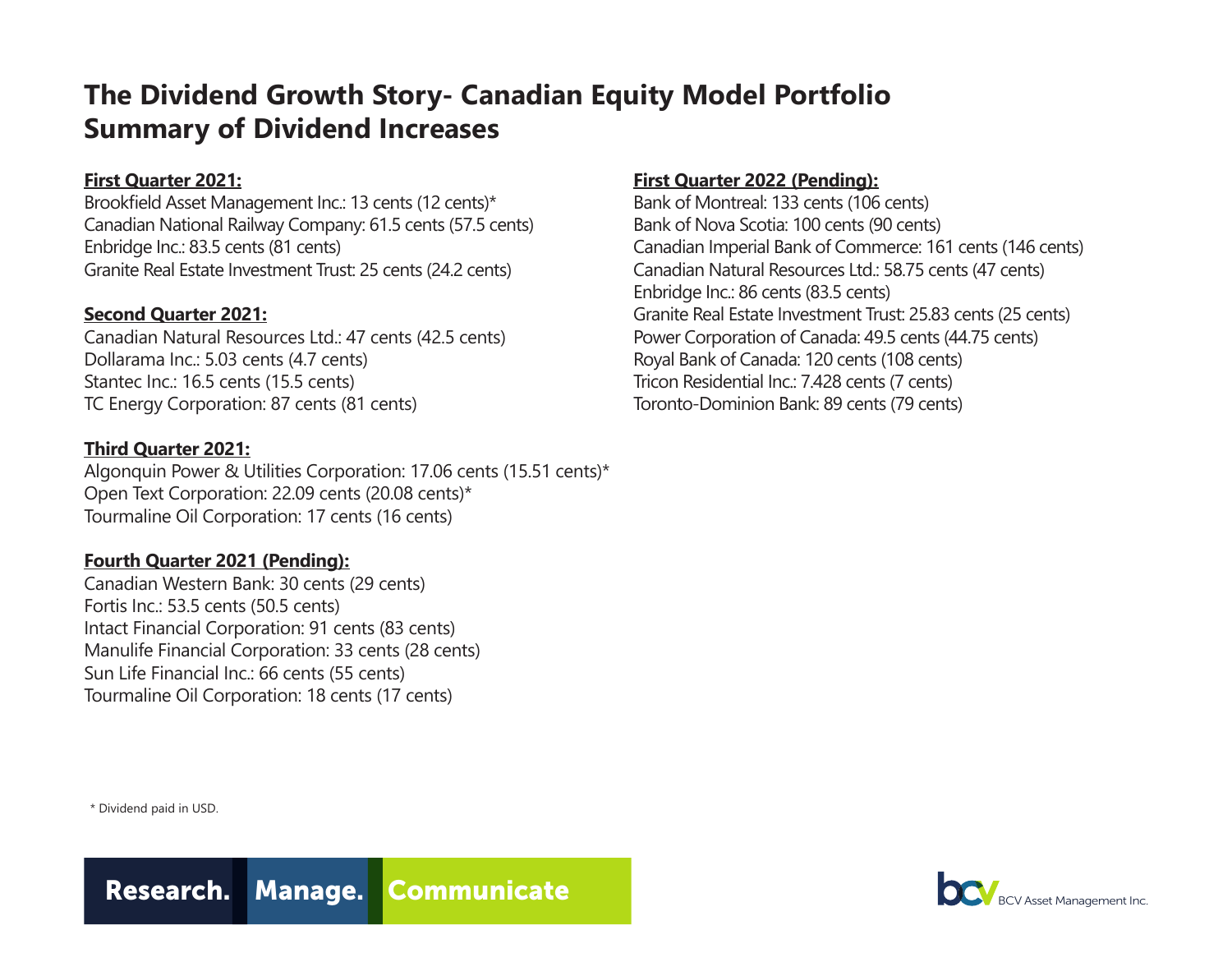

### **The Dividend Growth Story-United States Equity Model Portfolio December 2021**

#### **Dividend Changes in Most Recent Twelve Months:**

Increases: 14 Unchanged: 1 Decreases: 2 Implementation: 1

#### **Portfolio Characteristics (As of December 31st 2021):**

Dividend Yield: 1.68%

Dividend Growth Rate: One Year: -2.1% Five Years: +4.9%

The BCV Asset Management United States Equity Model Portfolio consisted of eighteen companies at the end of December 2021. In the twelve months ending December 31<sup>st</sup> 2021, fourteen companies increased their dividend over the amount paid in the preceding twelve months, one company maintained its dividend at the same level, two companies reduced their dividend, and one company has implemented a new dividend policy.

The United States Equity Model Portfolio was unchanged during the fourth quarter of 2021.

Four companies paid an increased dividend in the fourth quarter of 2021. These companies were Becton Dickinson & Company, Honeywell International Inc., JPMorgan Chase & Company, and Microsoft Corporation. Two companies have announced a dividend increase that will be paid starting in the first quarter of 2022. These companies are CVS Health Corporation and Johnson Controls International plc.

CVS Health Corporation has not had a recent dividend increase, but has announced a dividend increase that will take effect in the first quarter of 2022.

Dominion Energy Inc. has reduced its dividend by approximately 33 percent, starting in the first quarter of 2021. This dividend reduction was first discussed by the company in mid-2020 and occurred prior to the position in the company being taken. The company has made this decision as part of a strategy of debt reduction, which includes an increased focus on its core electricity generation and distribution business and a divestiture of non-core assets.

Wells Fargo & Company has increased its dividend in the third quarter of 2021, following a reduction in its dividend in the third quarter of 2020. The cumulative effect is still a reduction in the dividend on a year over year basis.



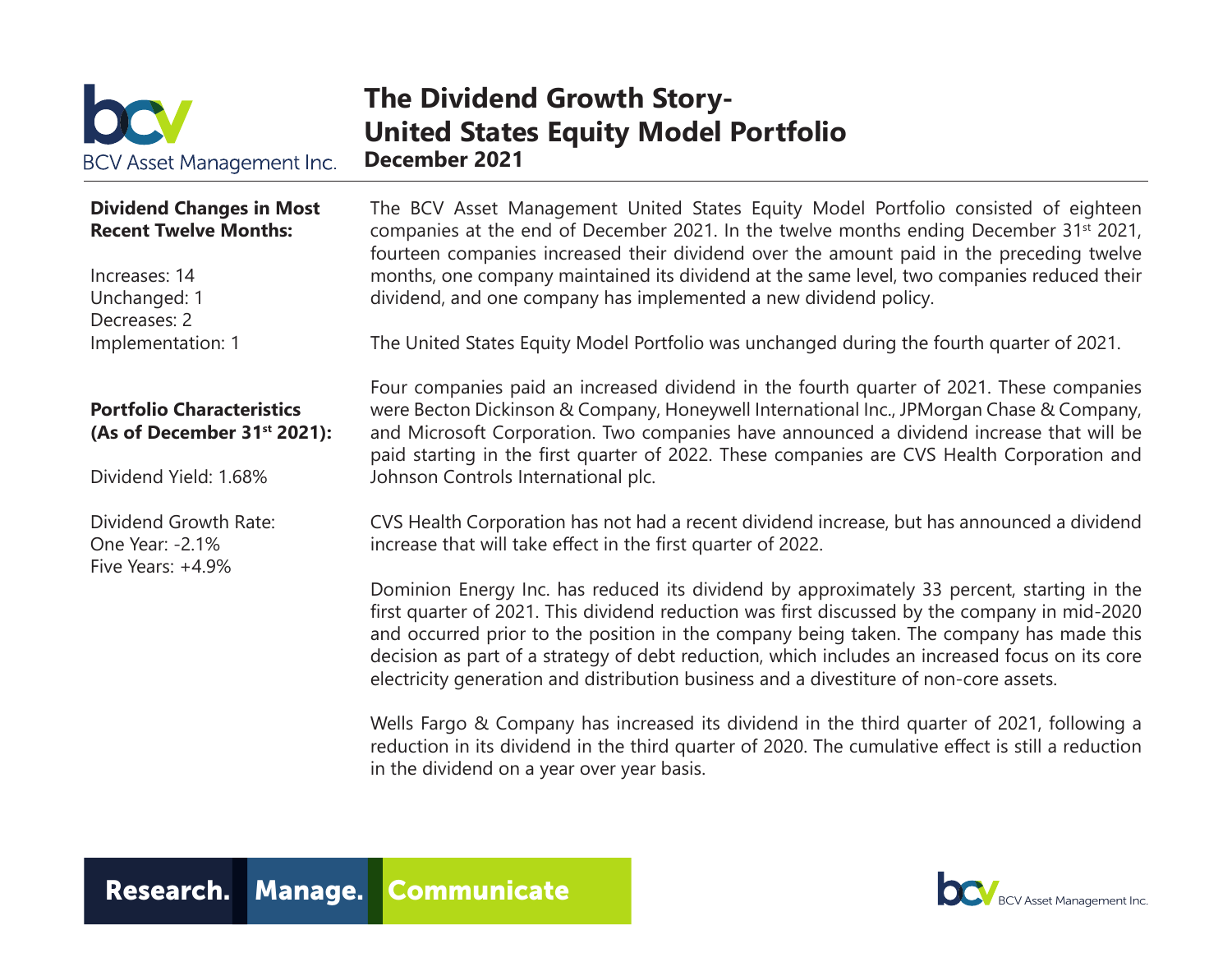|                           | Гł |
|---------------------------|----|
| DC                        |    |
| BCV Asset Management Inc. | De |

### **The Dividend Growth Story-United States Equity Model Portfolio December 2021**

Raytheon Technologies Corporation is considered to have implemented a new dividend policy following the merger, as the current dividend is not readily comparable to the previous dividend policies of Raytheon Company and United Technologies Corporation and does not take into account the distribution of Carrier Global Corporation and Otis Technologies Corporation shares.

A full outline of the five year dividend history of the companies in the BCV Asset Management United States Equity Model Portfolio is provided on the following pages.

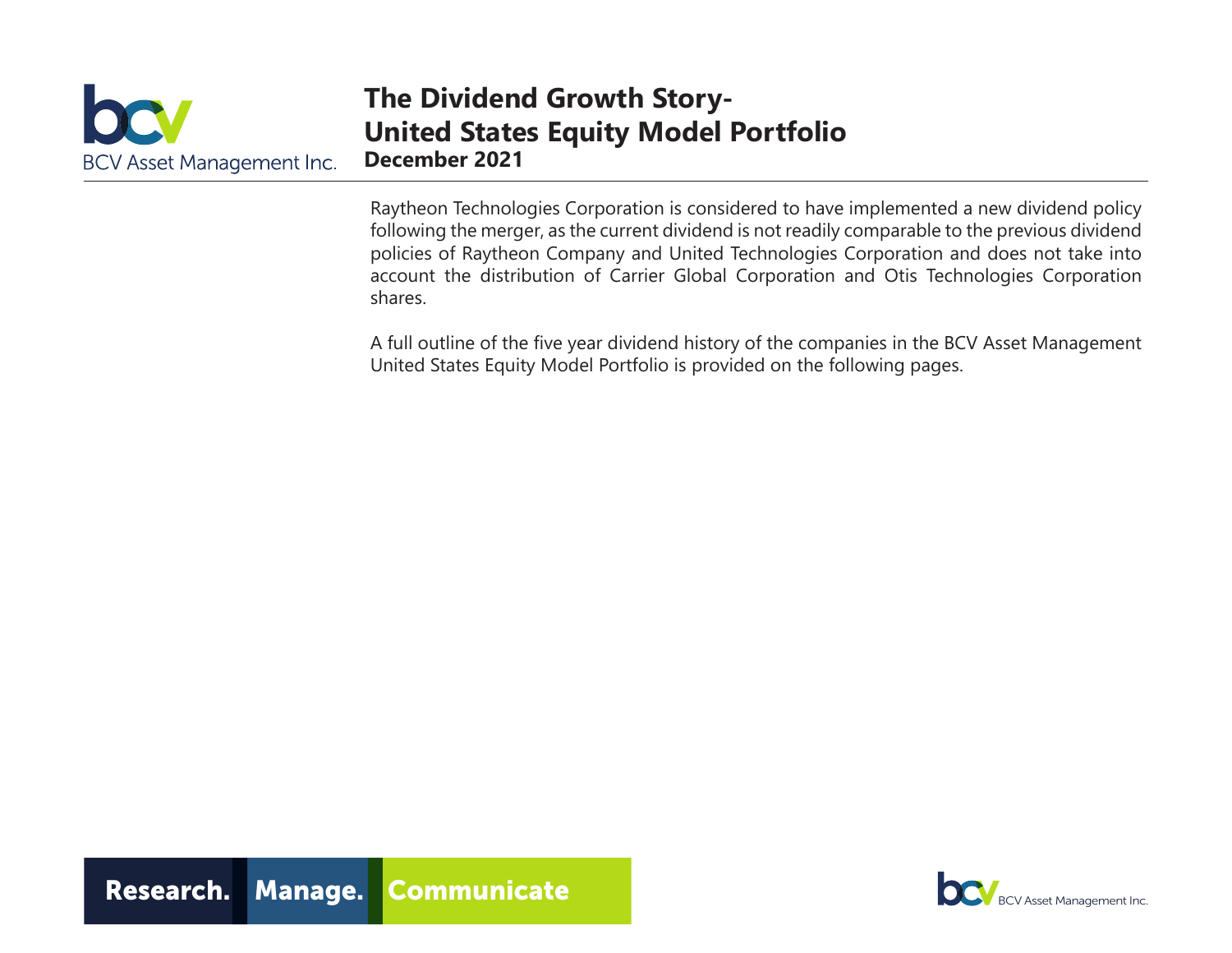## **The Dividend Growth Story- United States Equity Model Portfolio Summary of Dividends Paid**

|                                                      | Twelve Month Period Ending December 31st |        |        |        |        | <b>Growth Rate</b> |           |          |
|------------------------------------------------------|------------------------------------------|--------|--------|--------|--------|--------------------|-----------|----------|
|                                                      | 2021                                     | 2020   | 2019   | 2018   | 2017   | 2016               | 1 Year    | 5 Years  |
| Analog Devices Inc. (ADI)                            | 2.7600                                   | 2.4800 | 2.1600 | 1.9200 | 1.8000 | 1.6800             | 11.3%     | 10.4%    |
| Bank of America Corporation (BAC)                    | 0.7800                                   | 0.7200 | 0.6600 | 0.5400 | 0.3900 | 0.2500             | 8.3%      | 25.6%    |
| Becton Dickinson & Company (BDX)                     | 3.3600                                   | 3.2000 | 3.1000 | 3.0200 | 2.9400 | 2.7100             | 5.0%      | 4.4%     |
| CVS Health Corporation (CVS)                         | 2.0000                                   | 2.0000 | 2.0000 | 2.0000 | 2.0000 | 1.7000             | $0.0\%$   | 3.3%     |
| Dominion Energy Inc. (D)                             | 2.5200                                   | 3.4500 | 3.6700 | 3.3400 | 3.0350 | 2.8000             | $-27.0\%$ | $-2.1%$  |
| D.R Horton Inc. (DHI)                                | 0.8250                                   | 0.7250 | 0.6250 | 0.5250 | 0.4250 | 0.3400             | 13.8%     | 19.4%    |
| FedEx Corporation (FDX)                              | 2.8000                                   | 2.6000 | 2.6000 | 2.3000 | 1.8000 | 1.3000             | 7.7%      | 16.6%    |
| General Dynamics Corporation (GD)                    | 4.6700                                   | 4.3200 | 3.9900 | 3.6300 | 3.2800 | 2.9700             | 8.1%      | 9.5%     |
| Honeywell International Inc. (HON) <sup>1</sup>      | 3.7700                                   | 3.6300 | 3.3600 | 3.0550 | 2.7400 | 2.4500             | 3.9%      | 9.0%     |
| Johnson & Johnson (JNJ)                              | 1.0700                                   | 1.0400 | 1.0400 | 1.0400 | 1.0000 | 0.8848             | 2.9%      | 3.9%     |
| Johnson Controls International plc (JCI)             | 4.1900                                   | 3.9800 | 3.7500 | 3.5400 | 3.3200 | 3.1500             | 5.3%      | 5.9%     |
| JPMorgan Chase & Company (JPM)                       | 3.7000                                   | 3.6000 | 3.3000 | 2.4800 | 2.0400 | 1.8400             | 2.8%      | 15.0%    |
| Medtronic plc (MDT)                                  | 2.4200                                   | 2.2400 | 2.0800 | 1.9200 | 1.7800 | 1.6200             | 8.0%      | 8.4%     |
| Microsoft Corporation (MSFT)                         | 2.3000                                   | 2.0900 | 1.8900 | 1.7200 | 1.5900 | 1.4700             | 10.0%     | 9.4%     |
| Raytheon Technologies Corporation (RTX) <sup>2</sup> | 2.0050                                   | 2.1600 | 2.9400 | 2.8350 | 2.7200 | 2.6200             | $-7.2\%$  | $-5.2%$  |
| Stanley Black and Decker Inc. (SWK)                  | 2.9800                                   | 2.7800 | 2.7000 | 2.5800 | 2.4200 | 2.2600             | 7.2%      | 5.7%     |
| UnitedHealth Group Inc. (UNH)                        | 5.6000                                   | 4.8300 | 4.1400 | 3.4500 | 2.8750 | 2.3750             | 15.9%     | 18.7%    |
| Wells Fargo & Company (WFC)                          | 0.6000                                   | 1.2200 | 1.9200 | 1.6400 | 1.5400 | 1.5150             | $-50.8%$  | $-16.9%$ |

1 Cash dividends only. Company has also distributed shares of Resideo Technologies Inc. in 2018.

2. Cash dividends only. Pre-merger company also distributed shares of Carrier Global Corporation and Otis Worldwide Corporation in 2020.



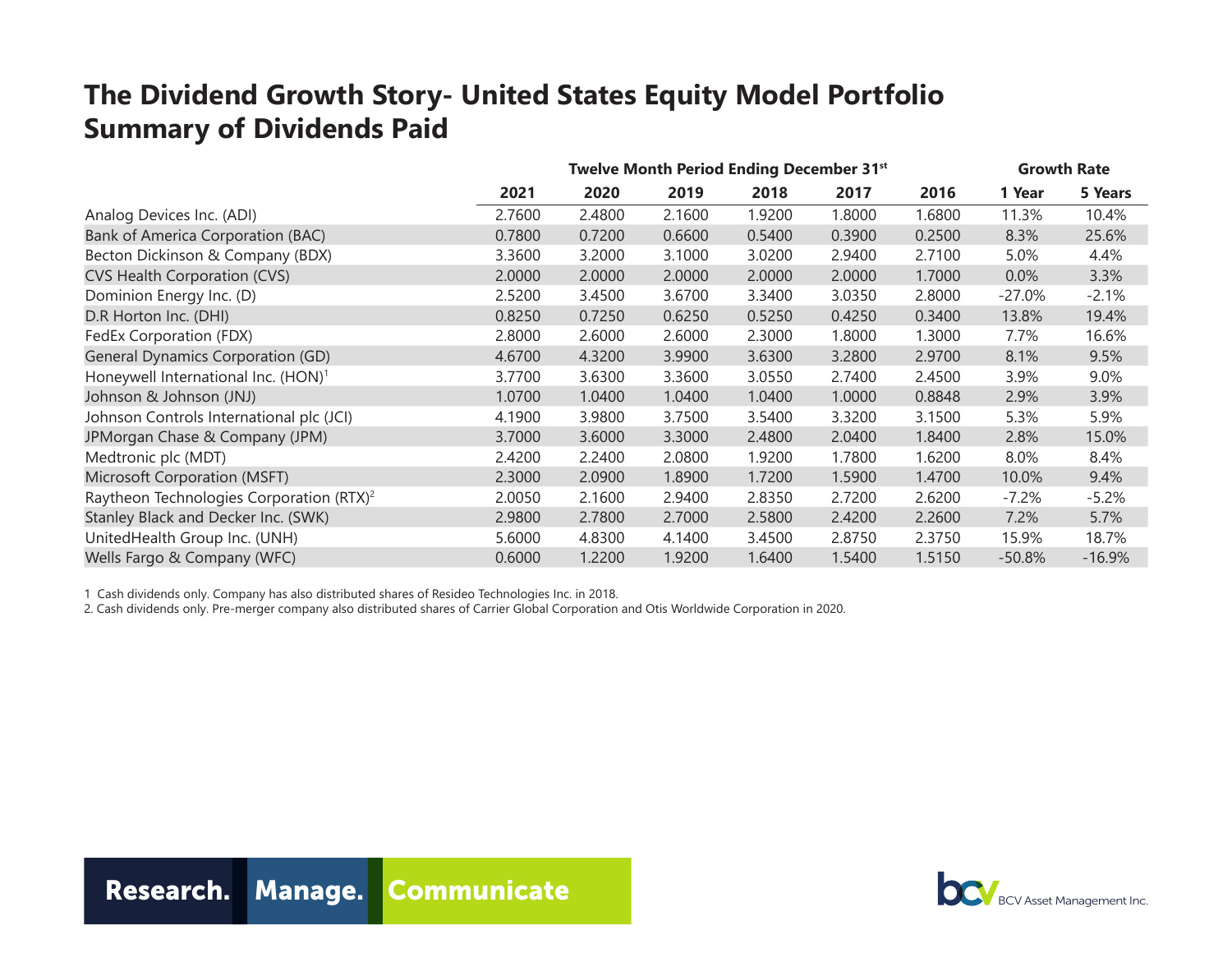### **The Divideand Growth Story- United States Equity Model Portfolio Summary of Dividend Increases**

#### **First Quarter 2021:**

Analog Devices Inc.: 69 cents (62 cents)

#### **Second Quarter 2021:**

General Dynamics Corporation: 119 cents (110 cents) Johnson Controls International plc: 27 cents (26 cents) Johnson & Johnson: 106 cents (101 cents) Raytheon Technologies Corporation: 51 cents (47.5 cents) UnitedHealth Group Inc.: 145 cents (125 cents)

#### **Third Quarter 2021:**

Bank of America Corporation: 21 cents (18 cents) FedEx Corporation: 75 cents (65 cents) Medtronic plc: 63 cents (58 cents) Stanley Black and Decker Inc.: 79 cents (70 cents) Wells Fargo & Company: 20 cents (10 cents)

#### **Fourth Quarter 2021:**

Becton Dickinson & Company: 87 cents (83 cents) Honeywell International Inc.: 98 cents (93 cents) JPMorgan Chase & Company: 100 cents (90 cents) Microsoft Corporation: 62 cents (56 cents)

#### **First Quarter 2022 (Pending):**

CVS Health Corporation: 55 cents (50 cents) Johnson Controls International plc: 34 cents (27 cents)